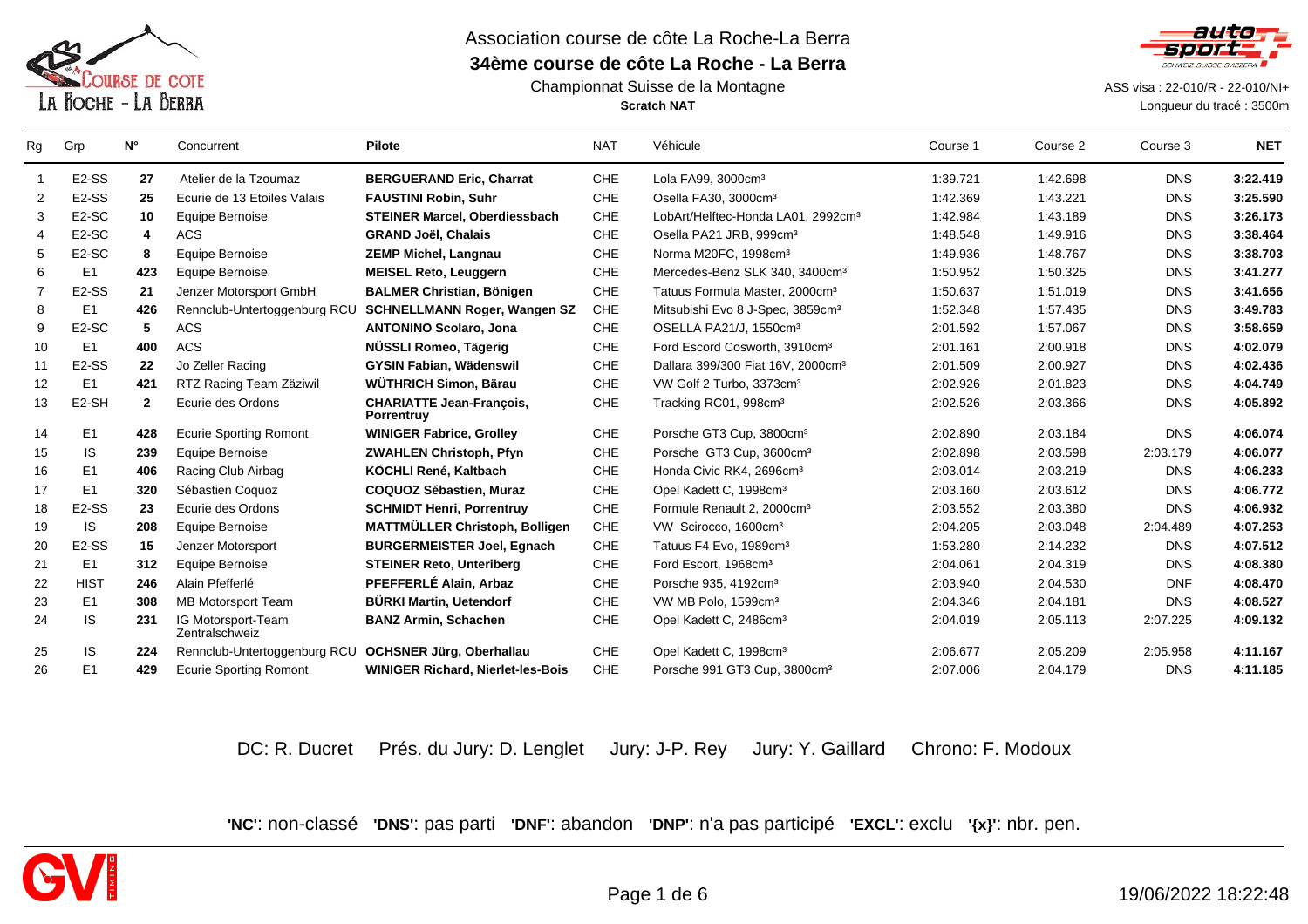

### Championnat Suisse de la Montagne**Scratch NAT**



ASS visa : 22-010/R - 22-010/NI+

Longueur du tracé : 3500m

| Rg | Grp                | $N^{\circ}$ | Concurrent                           | <b>Pilote</b>                                          | <b>NAT</b> | Véhicule                                          | Course 1 | Course 2 | Course 3   | <b>NET</b> |
|----|--------------------|-------------|--------------------------------------|--------------------------------------------------------|------------|---------------------------------------------------|----------|----------|------------|------------|
| 27 | IS.                | 206         | Autersa Racing Team                  | <b>BURRI Stephan, Affeltrangen</b>                     | CHE        | VW Polo, 1600cm <sup>3</sup>                      | 2:06.308 | 2:06.322 | 2:14.961   | 4:12.630   |
| 28 | E1                 | 322         | Equipe Bernoise                      | <b>KAMMER Daniel, Latterbach</b>                       | <b>CHE</b> | Honda Civic, 1998cm <sup>3</sup>                  | 2:06.027 | 2:07.239 | <b>DNS</b> | 4:13.266   |
| 29 | E1                 | 408         | <b>Ecurie Sporting Romont</b>        | NICOLET Jérôme, Neyruz                                 | <b>CHE</b> | Peugeot 308 Racing Cup, 2717cm <sup>3</sup>       | 2:07.623 | 2:05.789 | <b>DNS</b> | 4:13.412   |
| 30 | IS                 | 222         | Gruyère Racing Team                  | VILLOZ Hervé, Epagny                                   | CHE        | Renault Clio RS Evo, 1998cm <sup>3</sup>          | 2:09.535 | 2:06.532 | 2:06.897   | 4:13.429   |
| 31 | IS                 | 226         | Ecurie des Ordons                    | DONZÉ Arnaud, Bure                                     | <b>CHE</b> | VW Golf, 2000cm <sup>3</sup>                      | 2:06.588 | 2:07.273 | 2:08.204   | 4:13.861   |
| 32 | IS                 | 229         | IG Motorsport-Team<br>Zentralschweiz | <b>KOCH Josef, Malters</b>                             | CHE        | Opel Kadett C 16V, 2485cm <sup>3</sup>            | 2:07.122 | 2:06.820 | 2:07.966   | 4:13.942   |
| 33 | E1                 | 302         | <b>MB Motorsport Team</b>            | <b>ROHR Beat. Oberhofen am</b><br><b>Thunersee</b>     | <b>CHE</b> | Audi 50 MLP, 1400cm <sup>3</sup>                  | 2:07.224 | 2:07.163 | <b>DNS</b> | 4:14.387   |
| 34 | E <sub>1</sub>     | 329         | <b>Ecurie Sporting Romont</b>        | <b>MAGNIN Jonas, Neyruz</b>                            | <b>CHE</b> | Honda Civic Rikli Motorsport, 2000cm <sup>3</sup> | 2:07.397 | 2:07.177 | <b>DNS</b> | 4:14.574   |
| 35 | E1                 | 325         | <b>ACS</b>                           | <b>ESTEVES Michaël, Dorénaz</b>                        | <b>CHE</b> | VW Scirocco, 2000cm <sup>3</sup>                  | 2:09.313 | 2:06.951 | <b>DNS</b> | 4:16.264   |
| 36 | IS.                | 227         | Racing Club Airbag                   | KUHN Sergio, Pfäffikon ZH                              | CHE        | Peugeot 206 S2000, 2000cm <sup>3</sup>            | 2:08.208 | 2:08.071 | 2:08.947   | 4:16.279   |
| 37 | E1                 | 401         | Ecurie des Ordons                    | <b>FARINE Benoît, Boécourt</b>                         | <b>CHE</b> | Honda CRX, 2398cm <sup>3</sup>                    | 2:07.844 | 2:08.625 | <b>DNS</b> | 4:16.469   |
| 38 | E <sub>1</sub>     | 427         | <b>ACS</b>                           | <b>REBORD Aristide, Les valettes</b>                   | CHE        | BMW M3 GT4, 3999cm <sup>3</sup>                   | 2:08.633 | 2:07.971 | <b>DNS</b> | 4:16.604   |
| 39 | E <sub>2</sub> -SS | 18          | Ecurie des 3 Chevrons                | <b>PANTILLON Christian, Sugiez</b>                     | <b>CHE</b> | Tatuus Formule Renault 2.0, 1998cm <sup>3</sup>   | 2:10.505 | 2:06.213 | <b>DNS</b> | 4:16.718   |
| 40 | <b>SSC</b>         | 105         | <b>ACS</b>                           | <b>STEINER Chris. Altendorf</b>                        | CHE        | Lotus V6, 5875cm <sup>3</sup>                     | 2:10.941 | 2:07.600 | 2:09.431   | 4:17.031   |
| 41 | E <sub>1</sub>     | 411         | Ecurie des Ordons                    | <b>CATTIN Nicolas, Cornol</b>                          | <b>CHE</b> | BMW 325i, 2989cm <sup>3</sup>                     | 2:07.410 | 2:10.141 | <b>DNS</b> | 4:17.551   |
| 42 | IS                 | 202         | IG Motorsport-Team<br>Zentralschweiz | SCHÖPFER Stefan, Escholzamtt                           | <b>CHE</b> | Audi 50, 1398cm <sup>3</sup>                      | 2:08.559 | 2:09.137 | 2:11.155   | 4:17.696   |
| 43 | E <sub>1</sub>     | 326         | Autersa Racing Team                  | <b>FAULER Dani, Stadel</b>                             | CHE        | VW Golf 20V, 2000cm <sup>3</sup>                  | 2:08.022 | 2:09.682 | <b>DNS</b> | 4:17.704   |
| 44 | IS.                | 240         | Equipe Bernoise                      | <b>BISCHOFBERGER Roland, Wängi</b>                     | <b>CHE</b> | Porsche GT3 997 Cup, 3800cm <sup>3</sup>          | 2:08.589 | 2:11.837 | 2:09.360   | 4:17.949   |
| 45 | N/ISN              | 106         | Racing Club Airbag                   | <b>HALTER Joe. Ennetmoos</b>                           | <b>CHE</b> | Mitsubishi Lancer EVO 7, 3395cm <sup>3</sup>      | 2:09.461 | 2:08.608 | 2:15.384   | 4:18.069   |
| 46 | IS.                | 218         | Philip Niederberger                  | NIEDERBERGER Philip, Küssnacht<br>am Rigi              | <b>CHE</b> | Opel Kadett C City, 1998cm <sup>3</sup>           | 2:09.244 | 2:08.852 | 2:10.071   | 4:18.096   |
| 47 | IS                 | 233         | <b>EQUIPE BERNOISE</b>               | <b>WALDVOGEL Ferdi, Unteriberg</b>                     | CHE        | BMW M3 e30, 2486cm <sup>3</sup>                   | 2:10.098 | 2:08.205 | 2:10.225   | 4:18.303   |
| 48 | E1                 | 315         | Autersa Racing Team                  | <b>BARTLOME Christian, Ruschegg-</b><br><b>Heubach</b> | CHE        | VW Scirocco STW, 1996cm <sup>3</sup>              | 2:09.970 | 2:08.483 | <b>DNS</b> | 4:18.453   |
| 49 | E <sub>1</sub>     | 412         | Racing Club Airbag                   | <b>HUWILER Tom, Altwis</b>                             | CHE        | BMW E30 HRT, 2990cm <sup>3</sup>                  | 2:09.851 | 2:09.465 | <b>DNS</b> | 4:19.316   |
| 50 | IS.                | 219         | ACS                                  | <b>HEDINGER Patrick, Wilchingen</b>                    | CHE        | Peugeot 205 GTI, 1998cm <sup>3</sup>              | 2:14.804 | 2:10.059 | 2:09.990   | 4:20.049   |

DC: R. Ducret Prés. du Jury: D. Lenglet Jury: J-P. Rey Jury: Y. Gaillard Chrono: F. Modoux

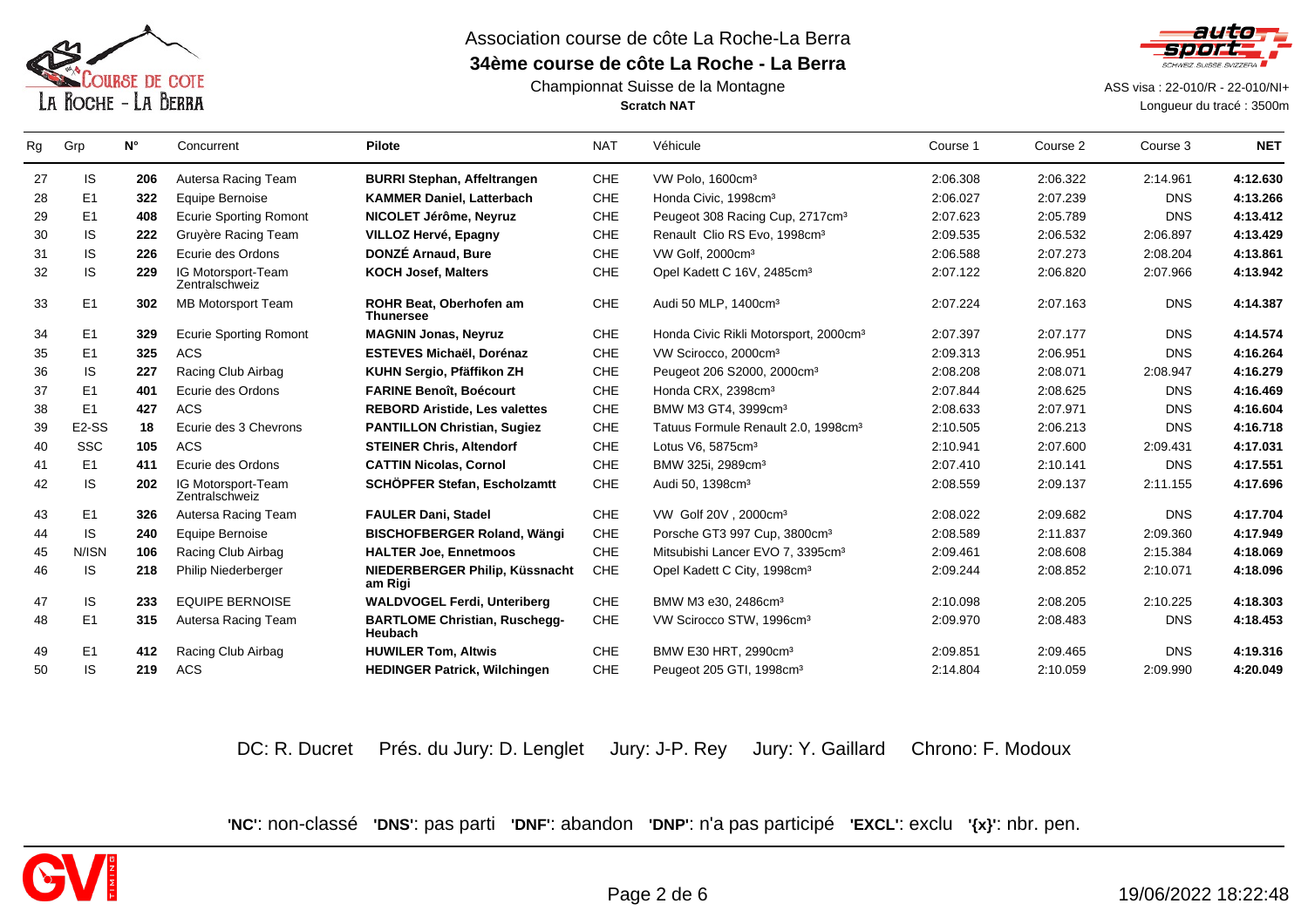

### Championnat Suisse de la Montagne**Scratch NAT**



ASS visa : 22-010/R - 22-010/NI+

Longueur du tracé : 3500m

| Rg | Grp                | $N^{\circ}$    | Concurrent                     | <b>Pilote</b>                                | <b>NAT</b> | Véhicule                                        | Course 1 | Course 2 | Course 3   | <b>NET</b> |
|----|--------------------|----------------|--------------------------------|----------------------------------------------|------------|-------------------------------------------------|----------|----------|------------|------------|
| 51 | IS.                | 232            | Racingteam Zäziwil             | KNAUS Christian, Fahrni bei Thun             | <b>CHE</b> | Opel Kadett C, 2486cm <sup>3</sup>              | 2:11.272 | 2:09.875 | 2:10.222   | 4:20.097   |
| 52 | E <sub>2</sub> -SC | $\overline{7}$ | Ecurie des Ordons              | <b>VERMEILLE Xavier, Saignelégier</b>        | <b>CHE</b> | Norma M20F, 1998cm <sup>3</sup>                 | 2:11.737 | 2:08.494 | <b>DNS</b> | 4:20.231   |
| 53 | <b>TCR</b>         | 431            | Equipe Bernoise                | <b>PETER Steck, Bowil</b>                    | <b>CHE</b> | Opel Astra TCR, 3400cm <sup>3</sup>             | 2:09.427 | 2:10.855 | <b>DNS</b> | 4:20.282   |
| 54 | E <sub>1</sub>     | 306            | <b>ACS</b>                     | <b>JEANNERET Olivier, Ecoteaux</b>           | <b>CHE</b> | VW Golf, 1598cm <sup>3</sup>                    | 2:11.180 | 2:09.349 | <b>DNS</b> | 4:20.529   |
| 55 | E <sub>1</sub>     | 310            | Autersa Racing Team            | <b>WERTHMÜLLER Joel, Thun</b>                | <b>CHE</b> | Peugeot 106, 1600cm <sup>3</sup>                | 2:10.719 | 2:10.055 | <b>DNS</b> | 4:20.774   |
| 56 | <b>IS</b>          | 214            | Gruyère racing team            | <b>SCHORDERET Yann, La Tour-de-</b><br>Trême | <b>CHE</b> | VW Golf 2, 1995cm <sup>3</sup>                  | 2:13.098 | 2:10.273 | 2:10.551   | 4:20.824   |
| 57 | E <sub>1</sub>     | 417            | <b>Stephane Emond</b>          | <b>EMOND Stephane, Izel</b>                  | <b>BEL</b> | BMW M3 E36, 3200cm <sup>3</sup>                 | 2:12.158 | 2:09.365 | <b>DNS</b> | 4:21.523   |
| 58 | E1                 | 327            | Ecurie des Ordons              | <b>HOULMANN fabien, Montmelon</b>            | <b>CHE</b> | Peugeot 205, 2000cm <sup>3</sup>                | 2:15.987 | 2:05.754 | <b>DNS</b> | 4:21.741   |
| 59 | IS.                | 221            | Ecurie des Ordons              | <b>VALLAT Patrick, Bure</b>                  | <b>CHE</b> | VW Golf, 1998cm <sup>3</sup>                    | 2:10.613 | 2:11.295 | 2:11.161   | 4:21.774   |
| 60 | E <sub>2</sub> -SC | 6              | All in Racing Team             | <b>VIVA nicolas, Chamblon</b>                | <b>CHE</b> | Norma M20B, 1798cm <sup>3</sup>                 | 2:12.038 | 2:09.950 | <b>DNS</b> | 4:21.988   |
| 61 | E <sub>1</sub>     | 318            | Autersa Racing Team            | <b>STRAUBHAAR Peter, Uttigen</b>             | <b>CHE</b> | VW Golf, 1997cm <sup>3</sup>                    | 2:10.835 | 2:11.235 | <b>DNS</b> | 4:22.070   |
| 62 | <b>IS</b>          | 241            | <b>Stadler Motorsport</b>      | <b>BÜETIGER Paul, Lohn-Ammannsegg</b>        | <b>CHE</b> | Porsche GT3 Cup, 3800cm <sup>3</sup>            | 2:11.201 | 2:11.089 | 2:12.183   | 4:22.290   |
| 63 | E <sub>1</sub>     | 413            | Atelier de la Tzoumaz          | <b>METROZ Kevin, Liddes</b>                  | <b>CHE</b> | BMW M3, 2990cm <sup>3</sup>                     | 2:11.441 | 2:10.979 | <b>DNS</b> | 4:22.420   |
| 64 | E <sub>1</sub>     | 403            | Ecurie des Lions               | <b>NICOLE Benjamin, St-Martin</b>            | <b>CHE</b> | BMW 2002 ti, 2465cm <sup>3</sup>                | 2:12.103 | 2:10.793 | <b>DNS</b> | 4:22.896   |
| 65 | <b>HIST</b>        | 245            | Willy Waeber                   | <b>WAEBER Willy, Berolle</b>                 | <b>CHE</b> | Porsche SC, 3000cm <sup>3</sup>                 | 2:14.023 | 2:10.938 | 2:11.966   | 4:22.904   |
| 66 | IS.                | 200            | Equipe Bernoise                | <b>MOSER Stephan, Düdingen</b>               | <b>CHE</b> | Toyota Yaris, 1340cm <sup>3</sup>               | 2:11.308 | 2:11.726 | 2:14.163   | 4:23.034   |
| 67 | E <sub>2</sub> -SS | 19             | Ecurie 13 Etoiles - Valais     | <b>ROSSI Laurent. Vissoie</b>                | <b>CHE</b> | Dallara F396, 1998cm <sup>3</sup>               | 2:01.354 | 2:21.836 | <b>DNS</b> | 4:23.190   |
| 68 | E <sub>1</sub>     | 314            | Autersa Racing Team            | <b>MÜRNER Adrian, Pohlern</b>                | <b>CHE</b> | VW Golf GTI, 1991cm <sup>3</sup>                | 2:11.126 | 2:12.856 | <b>DNS</b> | 4:23.982   |
| 69 | E <sub>2</sub> -SS | 17             | Ecurie Biennoise               | <b>NIKI DILLIER</b>                          | <b>CHE</b> | Tatuus Formula Renault 2.0, 1998cm <sup>3</sup> | 2:11.518 | 2:12.488 | <b>DNS</b> | 4:24.006   |
| 70 | <b>TCR</b>         | 430            | <b>Christian Yerly</b>         | YERLY Christian, La Roche FR                 | <b>CHE</b> | Seat Cupra Leon, 3373cm <sup>3</sup>            | 2:09.851 | 2:14.302 | <b>DNS</b> | 4:24.153   |
| 71 | E <sub>1</sub>     | 410            | <b>Florent Mariaux</b>         | <b>MARIAUX Florent, Vionnaz</b>              | <b>CHE</b> | BMW E30, 2793cm <sup>3</sup>                    | 2:12.298 | 2:13.013 | <b>DNS</b> | 4:25.311   |
| 72 | <b>HIST</b>        | 244            | Ecurie des Lions               | <b>GIRARD Maurice, Rue</b>                   | <b>CHE</b> | BMW 320 E21, 1990cm <sup>3</sup>                | 2:12.540 | 2:13.472 | 2:13.409   | 4:25.949   |
| 73 | <b>IS</b>          | 212            | Racing Club Airbag             | <b>HOLLENSTEIN Markus, Holderbank</b>        | <b>CHE</b> | VW Golf 1 GTI, 1984cm <sup>3</sup>              | 2:13.298 | 2:12.910 | 2:14.013   | 4:26.208   |
| 74 | E <sub>1</sub>     | 419            | Ecurie des 13 Etoiles - Valais | <b>GRAF Kyrill, Rupperswil</b>               | <b>CHE</b> | BMW M3 E46 GTR, 3250cm <sup>3</sup>             | 2:14.135 | 2:12.618 | <b>DNS</b> | 4:26.753   |
| 75 | E <sub>1</sub>     | 424            | Squadra Corse Quadrifoglio     | <b>CEREGHETTI Aramis, Ponte</b><br>Capriasca | <b>CHE</b> | BMW M5 e34, 3535cm <sup>3</sup>                 | 2:12.848 | 2:14.420 | <b>DNS</b> | 4:27.268   |
| 76 | E <sub>1</sub>     | 319            | Racing Club Airbag             | <b>BOEHLER Stefan, Schleinikon</b>           | <b>CHE</b> | Renault R5 GTE, 1998cm <sup>3</sup>             | 2:14.255 | 2:13.292 | <b>DNS</b> | 4:27.547   |

DC: R. Ducret Prés. du Jury: D. Lenglet Jury: J-P. Rey Jury: Y. Gaillard Chrono: F. Modoux

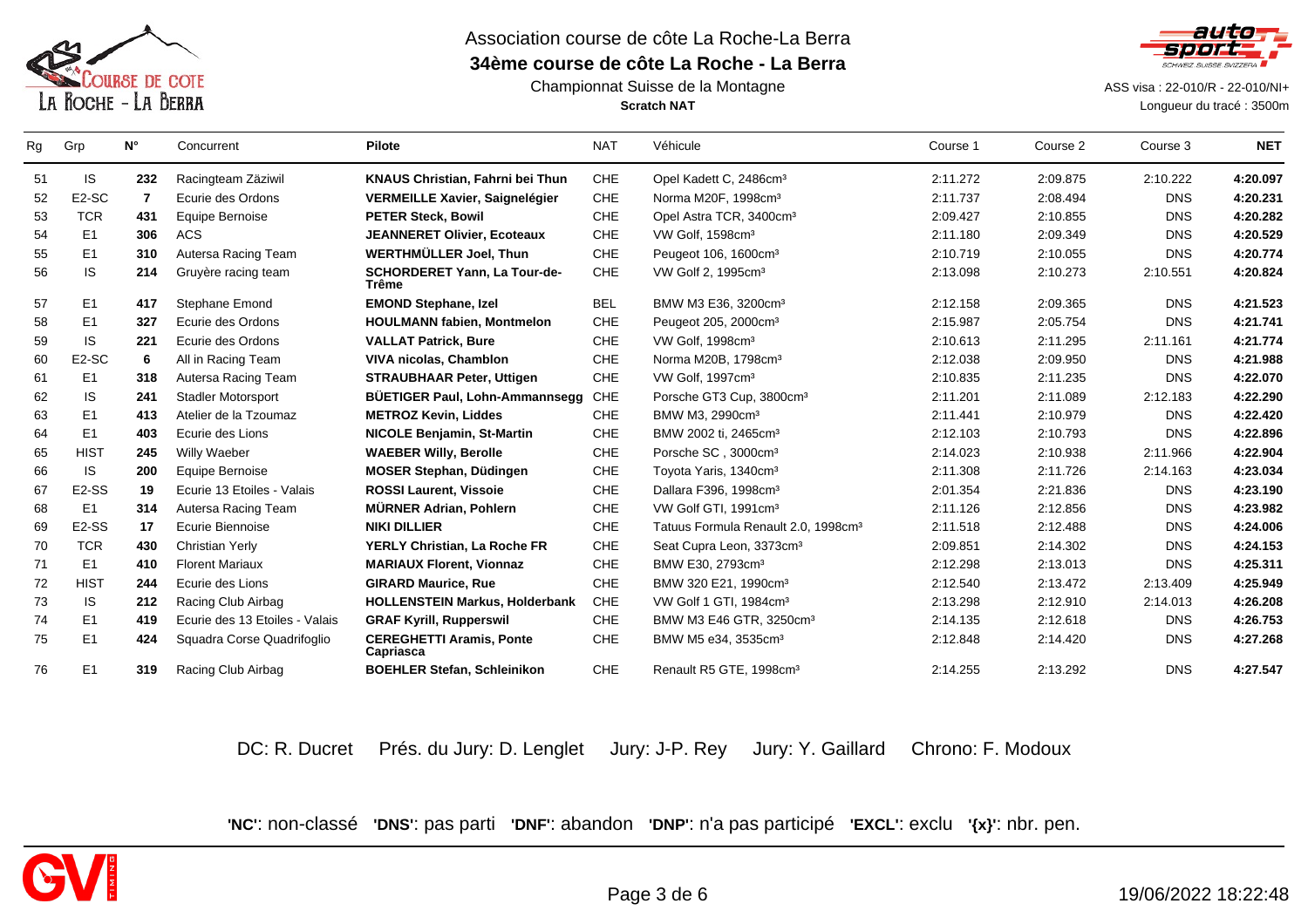

### Championnat Suisse de la Montagne**Scratch NAT**



 ASS visa : 22-010/R - 22-010/NI+ Longueur du tracé : 3500m

| Rg  | Grp                | $N^{\circ}$ | Concurrent                                              | <b>Pilote</b>                                        | <b>NAT</b> | Véhicule                                        | Course 1 | Course 2 | Course 3   | <b>NET</b> |
|-----|--------------------|-------------|---------------------------------------------------------|------------------------------------------------------|------------|-------------------------------------------------|----------|----------|------------|------------|
| 77  | E <sub>1</sub>     | 418         | Atelier de la Tzoumaz                                   | <b>BONVIN Frédéric, Crans-Montana</b>                | <b>CHE</b> | BMW M3, 3201cm <sup>3</sup>                     | 2:14.377 | 2:13.257 | <b>DNS</b> | 4:27.634   |
| 78  | IS.                | 216         | <b>ACS</b>                                              | <b>HUNZIKER Simon, Frauenfeld</b>                    | <b>CHE</b> | Honda Civic 2.0 Type-R EP3, 1998cm <sup>3</sup> | 2:15.528 | 2:13.867 | 2:13.944   | 4:27.811   |
| 79  | E <sub>2</sub> -SS | 14          | Ecurie des Lions                                        | <b>MOREL Eric, Châtel-St-Denis</b>                   | CHE        | Formule Renault Monza 1.6, 1600cm <sup>3</sup>  | 2:15.361 | 2:12.735 | <b>DNS</b> | 4:28.096   |
| 80  | IS.                | 223         | Gruyère racing team                                     | ZANNI Dylan, La Roche FR                             | CHE        | Renault Clio 3 Cup, 1998cm <sup>3</sup>         | 2:14.501 | 2:13.955 | 2:14.280   | 4:28.235   |
| 81  | E <sub>1</sub>     | 328         | Jürgen Gerspacher                                       | GERSPACHER Jürgen, Fröhnd                            | DEU        | VW Golf GTI III, 2000cm <sup>3</sup>            | 2:14.392 | 2:13.863 | <b>DNS</b> | 4:28.255   |
| 82  | E <sub>1</sub>     | 323         | <b>Ecurie Basilisk</b>                                  | <b>LEUENBERGER Frédéric, Buus</b>                    | <b>CHE</b> | Renault Clio RS, 1998cm <sup>3</sup>            | 2:13.205 | 2:15.170 | <b>DNS</b> | 4:28.375   |
| 83  | E1                 | 309         | Roger Savoy                                             | <b>SAVOY Roger, Attalens</b>                         | CHE        | Suzuki Swift GTI, 1600cm <sup>3</sup>           | 2:16.795 | 2:12.092 | <b>DNS</b> | 4:28.887   |
| 84  | IS.                | 225         | Racing Team Zäziwil                                     | ZAUGG Markus, Ranflüh                                | CHE        | Opel Kadett C, 1998cm <sup>3</sup>              | 2:15.415 | 2:13.803 | 2:15.338   | 4:29.141   |
| 85  | E <sub>1</sub>     | 324         | Rennclub Untertoggenburg                                | <b>SPIESS Erwin, Heiden</b>                          | CHE        | Renault Clio, 1998cm <sup>3</sup>               | 2:14.242 | 2:14.997 | <b>DNS</b> | 4:29.239   |
| 86  | A/ISA              | 107         | Gruyère Racing Team                                     | <b>BRACELLI Yves, Veytaux</b>                        | CHE        | Peugeot 106, 1587cm <sup>3</sup>                | 2:15.951 | 2:15.175 | 2:14.146   | 4:29.321   |
| 87  | E <sub>1</sub>     | 317         | Ecurie des lions                                        | <b>MAILLARD Stive, Chöex</b>                         | CHE        | Toyota Corolla AE86, 1997cm <sup>3</sup>        | 2:14.658 | 2:15.052 | <b>DNS</b> | 4:29.710   |
| 88  | A/ISA              | 108         | MB Motorsport Team                                      | <b>FANKHAUSER Nicola, Latterbach</b>                 | CHE        | Honda Civic Type R 2.0, 1998cm <sup>3</sup>     | 2:14.807 | 2:14.969 | 2:14.961   | 4:29.768   |
| 89  | <b>SSC</b>         | 103         | Club Porsche 3 lacs                                     | <b>COMBY Alexandre, La Chaux-de-</b><br><b>Fonds</b> | CHE        | Porsche Cayman GT4, 3800cm <sup>3</sup>         | 2:15.739 | 2:15.308 | 2:16.482   | 4:31.047   |
| 90  | IS.                | 209         | IG Motorsport-Team<br>Zentralschweiz                    | <b>JUNGI Rolf, Dotzigen</b>                          | CHE        | Citroen Saxo RS, 1600cm <sup>3</sup>            | 2:15.695 | 2:15.498 | 2:16.015   | 4:31.193   |
| 91  | E <sub>1</sub>     | 402         | Squadra Corse Quadrifoglio                              | <b>BERNHARD Diego, Losone</b>                        | CHE        | Opel Kadett, 2400cm <sup>3</sup>                | 2:16.985 | 2:14.621 | <b>DNS</b> | 4:31.606   |
| 92  | E <sub>1</sub>     | 414         | Yann Pillonel                                           | <b>PILLONEL Yann, Grimisuat</b>                      | CHE        | BMW E36, 2990cm <sup>3</sup>                    | 2:15.314 | 2:16.672 | <b>DNS</b> | 4:31.986   |
| 93  | GT                 | 243         | Gérard Nicolas                                          | <b>NICOLAS Gerard, Forel</b>                         | <b>CHE</b> | Porsche GT3 R, 3600cm <sup>3</sup>              | 2:18.615 | 2:14.669 | 2:24.119   | 4:33.284   |
| 94  | E <sub>1</sub>     | 305         | MB Motorsport Team                                      | <b>GFELLER Heinz. Noflen</b>                         | <b>CHE</b> | Ford Fiesta ST, 1596cm <sup>3</sup>             | 2:16.518 | 2:17.221 | <b>DNS</b> | 4:33.739   |
| 95  | E <sub>1</sub>     | 307         | Equipe Bernoise                                         | WÜTHRICH Urs, Schwarzenburg                          | CHE        | Mazda 323, 1598cm <sup>3</sup>                  | 2:19.440 | 2:17.350 | <b>DNS</b> | 4:36.790   |
| 96  | E <sub>1</sub>     | 313         | <b>ACS</b>                                              | MÜHLEMANN Bernhard, Bönigen                          | CHE        | FORD Focus, 1989cm <sup>3</sup>                 | 2:19.470 | 2:18.133 | <b>DNS</b> | 4:37.603   |
| 97  | IS.                | 217         | Ecurie des Ordons                                       | LÜTHI Frank, Saignelégier                            | <b>CHE</b> | Renault Mégane Cup, 1998cm <sup>3</sup>         | 2:19.164 | 2:18.630 | 2:19.726   | 4:37.794   |
| 98  | SSC                | 104         | Equipe Bernoise                                         | <b>KARGL Benedikt, Triengen</b>                      | <b>CHE</b> | Ford Focus RS, 3844cm <sup>3</sup>              | 2:18.460 | 2:19.952 | 2:20.780   | 4:38.412   |
| 99  | IS.                | 204         | Equipe Bernoise                                         | <b>HOSTETTLER Marco, Milken</b>                      | CHE        | Honda Civic, 1595cm <sup>3</sup>                | 2:20.636 | 2:19.308 | 2:19.484   | 4:38.792   |
| 100 | IS.                | 236         | Atelier de la Tsoumaz                                   | <b>MÉTROZ Alex, Orsières</b>                         | CHE        | Ford Sierra Cosworth, 3390cm <sup>3</sup>       | 2:26.841 | 2:19.521 | 2:22.491   | 4:42.012   |
| 101 | E <sub>1</sub>     | 301         | <b>ACS</b>                                              | <b>WÜTHRICH Hans, Wattenwil</b>                      | CHE        | Mini Cooper S, 1398cm <sup>3</sup>              | 2:21.593 | 2:20.950 | <b>DNS</b> | 4:42.543   |
| 102 | IS.                | 207         | Rennclub-Untertoggenburg RCU HÜPPI Thomas, Pfäffikon ZH |                                                      | CHE        | VW Golf I, 1600cm <sup>3</sup>                  | 2:26.011 | 2:21.496 | 2:21.383   | 4:42.879   |
|     |                    |             |                                                         |                                                      |            |                                                 |          |          |            |            |

DC: R. Ducret Prés. du Jury: D. Lenglet Jury: J-P. Rey Jury: Y. Gaillard Chrono: F. Modoux

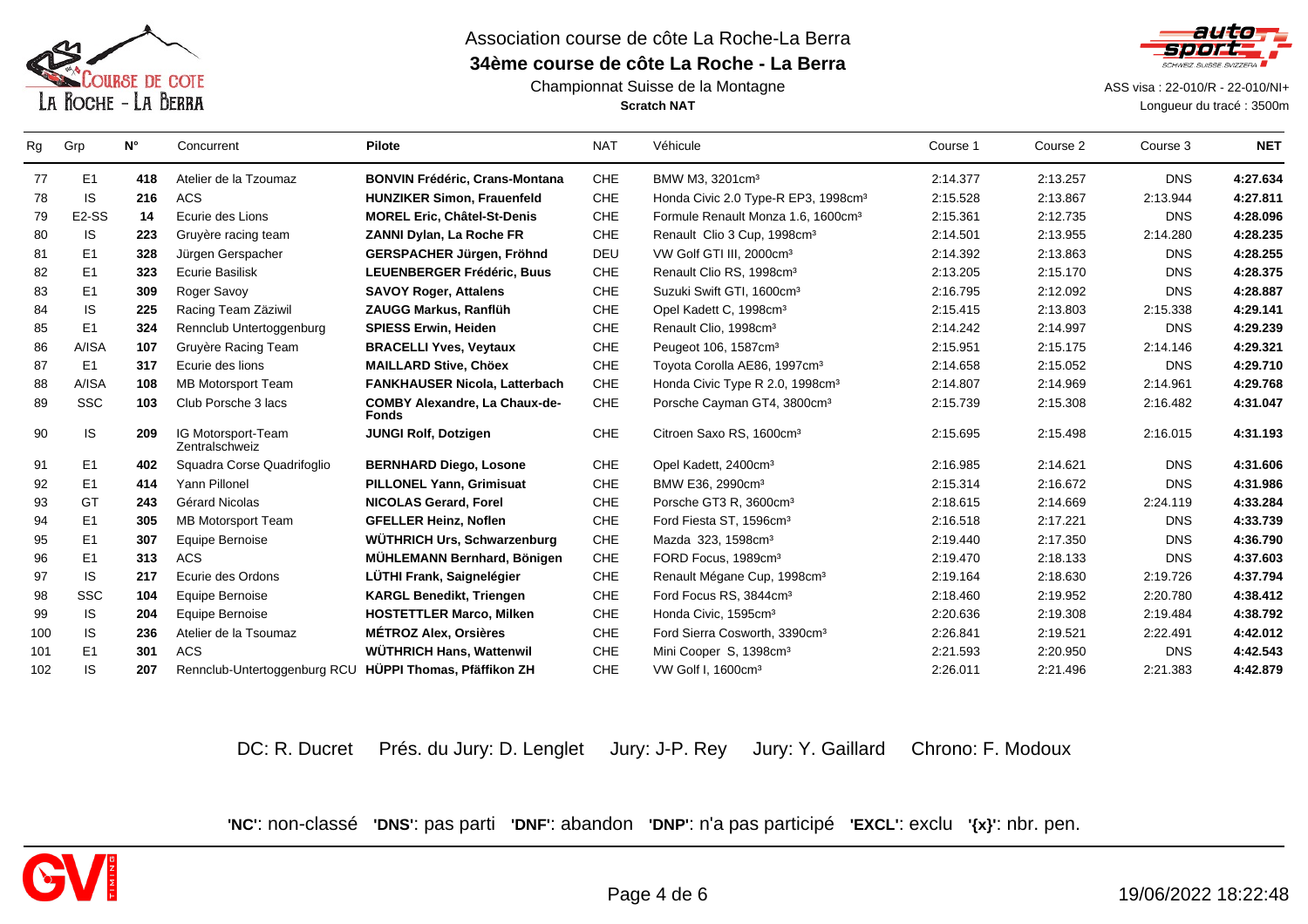

### Championnat Suisse de la Montagne**Scratch NAT**



ASS visa : 22-010/R - 22-010/NI+

Longueur du tracé : 3500m

| Rg  | Grp                | $N^{\circ}$ | Concurrent                           | <b>Pilote</b>                                    | <b>NAT</b> | Véhicule                                    | Course 1   | Course 2   | Course 3   | <b>NET</b> |
|-----|--------------------|-------------|--------------------------------------|--------------------------------------------------|------------|---------------------------------------------|------------|------------|------------|------------|
| 103 | IS                 | 205         | IG Motorsport-Team<br>Zentralschweiz | <b>SCHMID Ruedi, Brittnau</b>                    | CHE        | VW Golf 1 16V, 1598cm <sup>3</sup>          | 2:21.719   | 2:23.862   | 2:25.925   | 4:45.581   |
| 104 | IS.                | 220         | IG Motorsport-Team<br>Zentralschweiz | <b>SPIESS Marcel, Emmenbrücke</b>                | CHE        | VW Golf 1, 1998cm <sup>3</sup>              | 2:26.321   | 2:23.693   | 2:22.498   | 4:46.191   |
| 105 | E <sub>1</sub>     | 300         | <b>ACS</b>                           | <b>MUSCH Daniel, Altdorf</b>                     | CHE        | Mini Cooper S, 1368cm <sup>3</sup>          | 2:23.008   | 2:24.627   | <b>DNS</b> | 4:47.635   |
| 106 | <b>IS</b>          | 228         | Atelier de la Tzoumaz                | <b>SANTOS Ted. Vuiteboeuf</b>                    | <b>CHE</b> | Seat Ibiza, 2040cm <sup>3</sup>             | <b>DNF</b> | 2:22.666   | 2:25.538   | 4:48.204   |
| 107 | E1                 | 409         | Racing Club Airbag                   | LEUPI Mario, Emmenbrücke                         | <b>CHE</b> | BMW 328i, 2792cm <sup>3</sup>               | 2:24.169   | 2:24.956   | <b>DNS</b> | 4:49.125   |
| 108 | E <sub>1</sub>     | 405         | <b>ACS</b>                           | <b>GASSER Paul, Oeschgen</b>                     | CHE        | BMW E30 HRT, 2493cm <sup>3</sup>            | 2:28.027   | 2:27.118   | <b>DNS</b> | 4:55.145   |
| 109 | <b>IS</b>          | 235         | Club Porsche 3 lacs                  | <b>COMBY David, La Chaux-de-Fonds</b>            | CHE        | Porsche Carrera, 3163cm <sup>3</sup>        | 2:29.910   | 2:28.119   | 2:27.399   | 4:55.518   |
| 110 | E <sub>1</sub>     | 304         | <b>ACS</b>                           | <b>MÜHLEMANN Roger, Wilderswil</b>               | CHE        | Citroen Saxo, 1587cm <sup>3</sup>           | 2:30.740   | 2:28.929   | <b>DNS</b> | 4:59.669   |
| 111 | <b>IS</b>          | 213         | Urs Tschanz                          | <b>TSCHANZ Urs, Riggisberg</b>                   | CHE        | BMW 2002, 1991cm <sup>3</sup>               | 2:34.895   | 2:32.056   | 2:28.004   | 5:00.060   |
| 112 | Super              | 102         | <b>ACS</b>                           | <b>HUNGERBÜHLER Thomas,</b><br>Winterthur        | CHE        | Opel Astra Coupé Turbo, 3397cm <sup>3</sup> | 2:38.249   | 2:33.224   | 2:35.980   | 5:09.204   |
| 113 | IS                 | 203         | IG-Motorsportteam<br>Zentralschweiz  | <b>HUSISTEIN Mark, Brügg</b>                     | CHE        | Toyota Yaris, 1399cm <sup>3</sup>           | 2:37.899   | 2:35.076   | 2:34.487   | 5:09.563   |
| 114 | E <sub>1</sub>     | 425         | Atelier de la Tzoumaz                | <b>REY Frédéric, Chermignon-Dessous</b>          | <b>CHE</b> | Audi 100 S4, 3784cm <sup>3</sup>            | 2:35.126   | 2:34.496   | <b>DNS</b> | 5:09.622   |
| 115 | E <sub>1</sub>     | 321         | Ecurie des Lions                     | <b>FRAGNIERE Frédéric, Remaufens</b>             | CHE        | Renault Clio 2, 1998cm <sup>3</sup>         | 2:38.224   | 2:37.957   | <b>DNS</b> | 5:16.181   |
| 116 | E <sub>1</sub>     | 311         | MB Motorsport-Team                   | <b>SPRING Andreas, Mamishaus</b>                 | CHE        | BMW 318 IS E36, 1795cm <sup>3</sup>         | 2:40.404   | 2:41.316   | <b>DNS</b> | 5:21.720   |
| 117 | E <sub>1</sub>     | 303         | <b>ACS</b>                           | <b>CORTESE Matteo, Collombey</b>                 | CHE        | Toyota Corolla 1600 GT, 1586cm <sup>3</sup> | 2:43.086   | 2:40.715   | <b>DNS</b> | 5:23.801   |
| 118 | Super              | 100         | Alphonse Kilchenmann                 | <b>KILCHENMANN Alphonse, Sonceboz</b>            | CHE        | Peugeot 106 1.6 16V, 1587cm <sup>3</sup>    | <b>DNF</b> | 2:44.659   | 2:44.883   | 5:29.542   |
|     | E <sub>2</sub> -SH | 3           | Caro Vincent                         | <b>CARO Vincent, Etoy</b>                        | <b>BEL</b> | TracKing RC01B, 999cm <sup>3</sup>          | 2:05.122   | <b>DNS</b> | <b>DNS</b> | -1-1--     |
|     | E <sub>2</sub> -SC | 9           | <b>Lansard Cedric</b>                | <b>LANSARD Cedric, Hauteville-sur-Fier FRA</b>   |            | Norma M20FC, 2975cm <sup>3</sup>            | 1:49.633   | <b>DNS</b> | <b>DNS</b> | -1-1--     |
|     | E <sub>2</sub> -SS | 11          | Atelier de la Tzoumaz                | <b>DARBELLAY Victor, Martigny-Croix</b>          | <b>CHE</b> | Arcobaleno 1000XR, 1000cm <sup>3</sup>      | <b>DNP</b> | <b>DNP</b> | <b>DNP</b> | -1-1--     |
|     | E <sub>2</sub> -SS | 12          | Ecurie du Nord                       | <b>SCHAFFNER Guillaume, Estavayer-</b><br>le-Lac | <b>CHE</b> | GDS Spyder, 1199cm <sup>3</sup>             | <b>DNF</b> | <b>DNS</b> | <b>DNS</b> | - - -      |
|     | E <sub>2</sub> -SS | 26          | Ecurie 13 Etoiles - Valais           | VOLLUZ Joël, Le Chable                           | CHE        | Osella FA 30, 3000cm <sup>3</sup>           | 1:45.633   | <b>DNS</b> | <b>DNS</b> | - - -      |
|     | IS                 | 211         | Ecurie des Ordons                    | WÜTHRICH Daniel, Vendlincourt                    | CHE        | VW Golf, 1984cm <sup>3</sup>                | <b>DNP</b> | <b>DNP</b> | <b>DNP</b> | -1-1--     |
|     | <b>IS</b>          | 230         | Autersa Racing-Team                  | <b>AESCHLIMANN Daniel, Seftigen</b>              | <b>CHE</b> | Opel Kadett - C, 2486cm <sup>3</sup>        | <b>DNF</b> | <b>DNS</b> | <b>DNS</b> | - - -      |
|     | IS                 | 242         | All -In- Racing team                 | <b>NEFF Frederic, Moutier</b>                    | CHE        | Porsche 996 GT2R, 5437cm <sup>3</sup>       | <b>DNP</b> | <b>DNP</b> | <b>DNP</b> | - - -      |
|     |                    |             |                                      |                                                  |            |                                             |            |            |            |            |

DC: R. Ducret Prés. du Jury: D. Lenglet Jury: J-P. Rey Jury: Y. Gaillard Chrono: F. Modoux